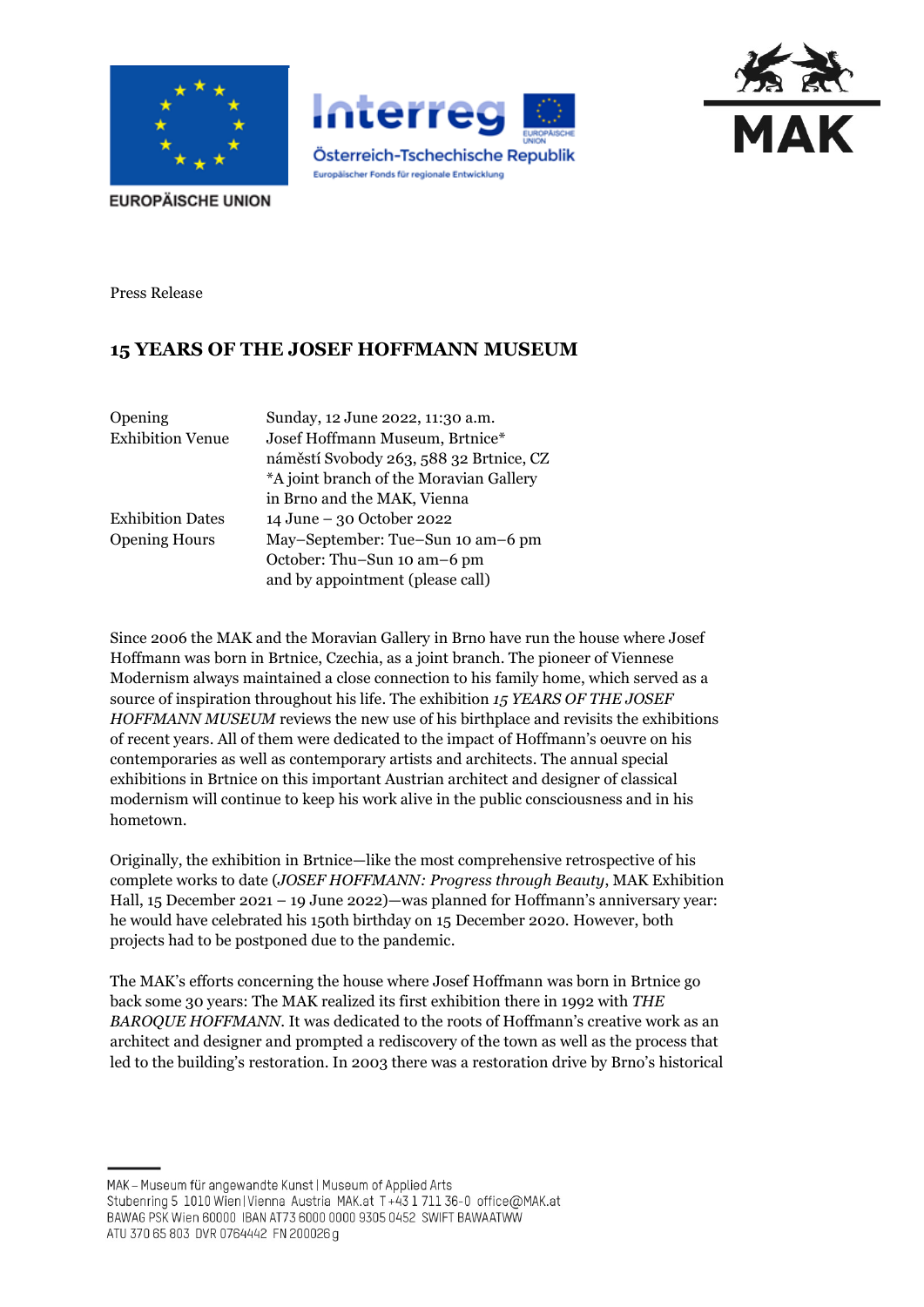

monuments office that received EU funds and conceptual support from the MAK. This succeeded in returning the Hoffmann family's former living quarters to their original condition and in reviving the unique atmosphere of the house, whose design bears the signature of the legendary architect.

As the cofounder of the Union of Austrian Artists Secession, the Wiener Werkstätte, and the Austrian Werkbund, Josef Hoffmann went on to become one of the central figures of the emerging Viennese Modernism movement. From 1907, after the death of his parents, he redecorated the Baroque bourgeois house on the town square of Brtnice as a summer residence for himself and his sisters. Hoffmann rearranged his parents' existing late-Biedermeier household effects, combining them with wall decorations using a stenciling technique, as well as wood decor and furniture after his own designs for the Wiener Werkstätte. For Hoffmann his parents' house was a source of creative power that he largely shielded from the public. Today it is owned by the community of Brtnice.

Since 2009 the permanent exhibition *JOSEF HOFFMANN: Inspirations* has provided an insight into Hoffmann's artistic inspirations in his birthplace. Furthermore, an annual temporary exhibition realized by the MAK regularly shines a spotlight on a new aspect of his oeuvre in relation to his colleagues and contemporary artistic approaches. The anniversary exhibition features every show yet realized in the Josef Hoffmann Museum in the form of select references: *JOSEF HOFFMANN: A Continuous Process* (2005), *JOSEF HOFFMANN—CARLO SCARPA: On the Sublime in Architecture* (2006), *JOSEF HOFFMANN—ADOLF LOOS: Ornament and Tradition* (2007), *JOSEF HOFFMANN— DONALD JUDD: Hypothesis* (2008), the permanent exhibition *JOSEF HOFFMANN: Inspirations* (2009), *REWRITING THE SPACE: Dorit Margreiter/Josef Hoffmann* (2010), *JOSEF HOFFMANN—OSWALD OBERHUBER: Total Design and Drafts* (2011), *JOSEF HOFFMANN/STANISLAV KOLÍBAL: Planes—Lines—Spaces* (2012), *JOSEF HOFFMANN— FRIEDRICH KIESLER: Contemporary Art Applied* (2013), *COLLEGIALITY AND CONTROVERSY: Josef Hoffmann and the Moravian Modernist Architects of Otto Wagner's Viennese School* (2014), *THE PRIVATE JOSEF HOFFMANN: Apartment Tours* (2015), *JOSEF HOFFMANN—JOSEF FRANK: From "Endless Trimmings" to an Open System* (2016), *JOSEF HOFFMANN—OTTO WAGNER: On the Use and Effect of Architecture* (2017), *JOSEF HOFFMANN—KOLOMAN MOSER* (2018), and *JOSEF HOFFMANN—OTTO PRUTSCHER* (2019/2021).

In the context of the INTERREG project "Bilateral design networks: Design innovations from the Modern Age around 1900 to the Digital Modern Age," which was completed in late 2019, the concept for a design camp at the Josef Hoffmann Museum was developed. The results of the MAK Design Camp (2018/19) will be presented in Brtnice in September 2022. The aim was to establish a new gateway to the cultural heritage that Josef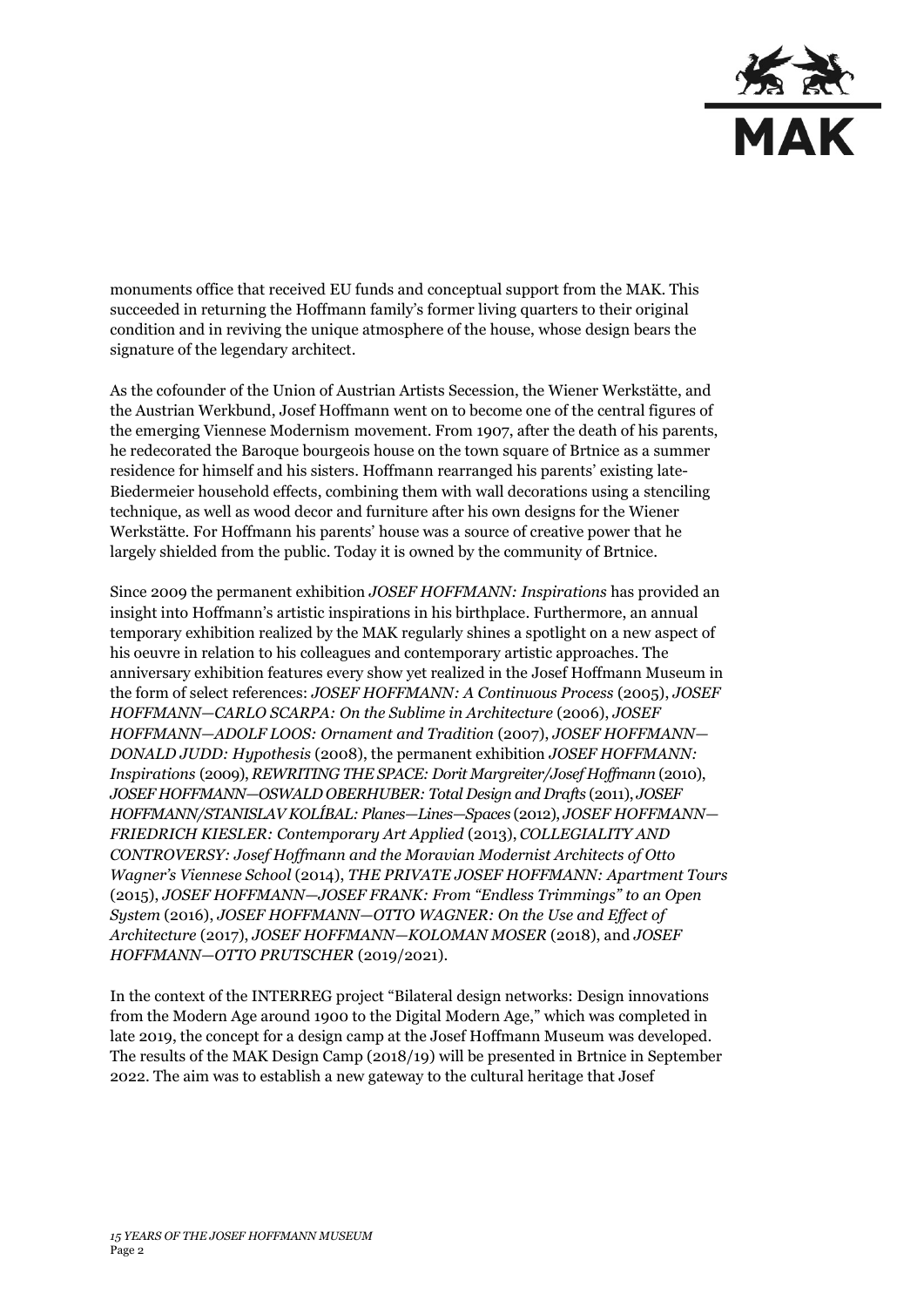

Hoffmann left behind in Brtnice via an artists-in-residence program for select Austrian and Czech students and to make his birthplace once again a site of creativity. The result was concepts for outreach programs, seating that reflects Hoffmann's approach to design, plans for redesigning the garden, and ideas for restyling the museum's forecourt. The nine realized projects presented at the MAK in October 2019 will remain at the house where Josef Hoffmann was born as part of the museum's collection.

The anniversary exhibition will be accompanied by a folder with an overview of the activities that have taken place at the museum in Josef Hoffmann's birthplace since 2005.

Artwork for the exhibition is available for download at MAK.at/en/press.

This exhibition is part of the project *JH Neu digital / JH Nově digitální / JH New Digital* and is cofinanced by the European Union and the European Regional Development Fund (ERDF) (INTERREG V-A Austria – Czech Republic program) as well as the Czech government.